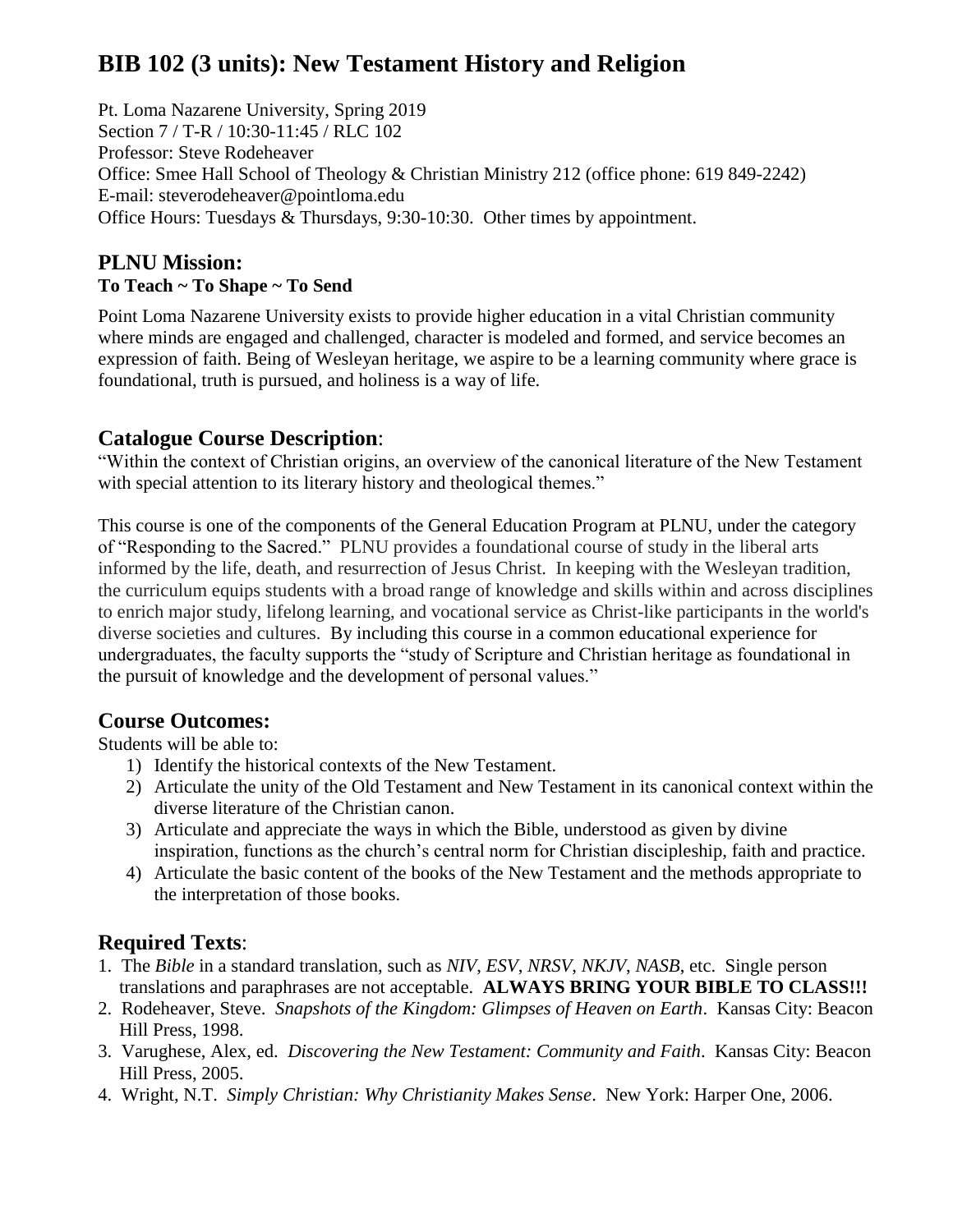#### **Recommended**:

- 1. That you obtain a quality "Study Bible" such as the *NIV Study Bible* or the *ESV Study Bible* to name two.
- 2. Fee, Gordon and Douglas Stuart. *How to Read the Bible for All Its Worth: A Guide to Understanding the Bible*, 4th edition. Grand Rapids: Zondervan, 2003.

#### **Course Requirements**:

- 1. **New Testament Reading.** There are ten New Testament reading assignments, each worth 10 points. You will report your reading percentage for each New Testament Reading assignment at the Midterm and the Final. You may only report what you have read this semester. This is worth **10%** of your grade.
- 2. **Response to** *Simply Christian* worth **10%. Due Tuesday, February 5.**
- 3. **Two midterm exams**, **each worth 18%** of your grade.
- 4. A **five to six page paper**, worth **20%** of your grade, in which you interpret a New Testament passage. You may select your own passage but it must be approved by the prof. Further instructions for this paper will be given. **The paper is due in class on Thursday, April 11.**
- 5. A **"Kingdom of God" reflection paper**, worth **6%** of your grade, in which you reflect on the Kingdom of God in dialogue with the Gospels and with *Snapshots of the Kingdom*. Attention needs to be given to the eschatological tension of the Kingdom as well as the difference between heaven and the Kingdom of God. Length of paper is three pages. **Due Thursday, April 25.**
- 6. A **final comprehensive exam**, worth **18%** of your grade.
- 7. **Attend Class!!!** Attendance will be taken and school policies enforced. Regular and punctual attendance at all classes is considered essential to optimum academic achievement. If the student is absent from more than 10 percent of class meetings, the faculty member can file a written report which may result in de-enrollment. If the absences exceed 20 percent, the student may be deenrolled without notice until the university drop date or, after that date, receive the appropriate grade for their work and participation.

#### **Grade Scale:**

| A       | 93-100 | $\mathbf C$ | 73-76     |
|---------|--------|-------------|-----------|
| $A-$    | 92-90  | $C_{\tau}$  | 70-72     |
| $B+$    | 87-89  | $D+$        | 67-69     |
| B       | 83-86  | D           | 63-66     |
| $B-$    | 80-82  | $D-$        | $60 - 62$ |
| $C_{+}$ | 77-79  | F.          | $0-59$    |

### **PLNU Copyright Policy:**

Point Loma Nazarene University, as a non-profit educational institution, is entitled by law to use materials protected by the US Copyright Act for classroom education. Any use of those materials outside the class may violate the law.

# **PLNU Academic Honesty Policy:**

Students should demonstrate academic honesty by doing original work and by giving appropriate credit to the ideas of others. Academic dishonesty is the act of presenting information, ideas, and/or concepts as one's own when in reality they are the results of another person's creativity and effort. A faculty member who believes a situation involving academic dishonesty has been detected may assign a failing grade for that assignment or examination, or, depending on the seriousness of the offense, for the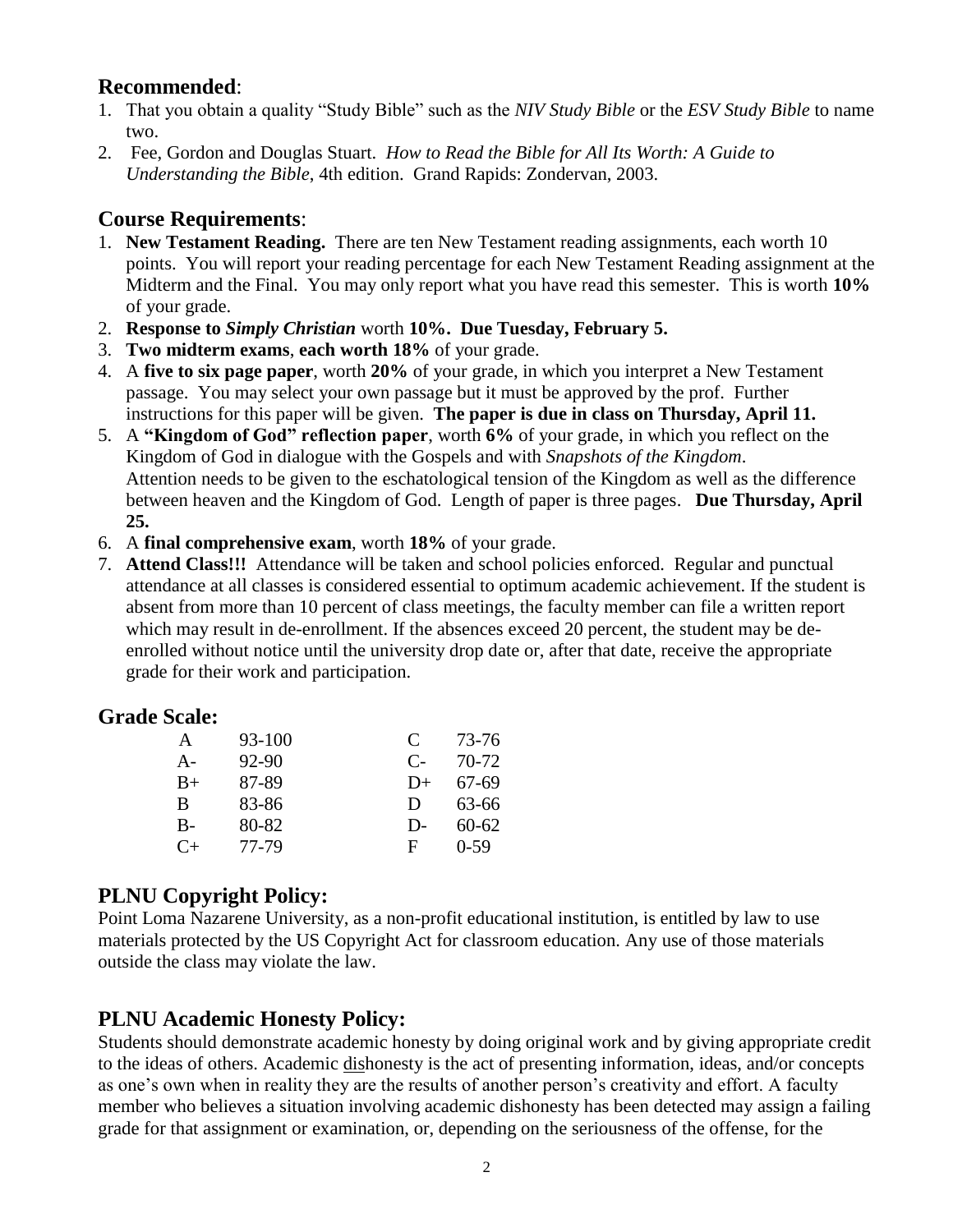course. Faculty should follow and students may appeal using the procedure in the university Catalog. See [Academic Policies](http://catalog.pointloma.edu/content.php?catoid=18&navoid=1278) for definitions of kinds of academic dishonesty and for further policy information.

# **PLNU Academic Accommodations Policy:**

If you have a diagnosed disability, please contact PLNU's Disability Resource Center (DRC) within the first two weeks of class to demonstrate need and to register for accommodation by phone at 619-849- 2486 or by e-mail at **DRC@pointloma.edu.** See **Disability Resource Center** for additional information.

# **PLNU Attendance and Participation Policy:**

Regular and punctual attendance at all classes is considered essential to optimum academic achievement. If the student is absent from more than 10 percent of class meetings, the faculty member can file a written report which may result in de-enrollment. If the absences exceed 20 percent, the student may be de-enrolled without notice until the university drop date or, after that date, receive the appropriate grade for their work and participation. See [Academic Policies](http://catalog.pointloma.edu/content.php?catoid=18&navoid=1278) in the Undergraduate Academic Catalog.

### **Inclusive Language:**

The PLNU School of Theology and Christian Ministry is committed to the equality of women and men. Recognizing that people have often used language in ways that imply the exclusion or inferiority of women, the department urges students, faculty and staff to avoid sexist language in public discourse, in classroom discussions and especially in their writings.

### **Class Schedule and Assignments**:

All assignments are to be completed by the day they are listed.

| Week/       | Tuesday                           | Thursday                  |
|-------------|-----------------------------------|---------------------------|
| Days        |                                   |                           |
| Week 1      | No Class. It's Monday Tuesday.    |                           |
| Jan. 8, 10  |                                   |                           |
|             |                                   |                           |
| Week 2      | Matthew                           | $Disc.N. T., ch. 1-2$     |
| Jan. 15, 17 |                                   |                           |
|             | Simply Christian, ch.1-4          |                           |
|             |                                   |                           |
| Week 3      | Mark                              | $Disc.N. T., ch. 3-5$     |
| Jan. 22, 24 |                                   |                           |
|             | Simply Christian, ch.5-7          | Simply Christian, ch.8-12 |
|             |                                   |                           |
| Week 4      | Luke                              | $Disc.N. T., ch. 6-8$     |
| Jan. 29, 31 |                                   |                           |
|             | Simply Christian, ch.13-16        |                           |
|             |                                   |                           |
| Week 5      | <b>Simply Christian essay due</b> |                           |
| Feb. 5, 7   |                                   |                           |
|             |                                   |                           |
| Week 6      | <b>Midterm Exam 1</b>             |                           |
| Feb. 12, 14 |                                   |                           |